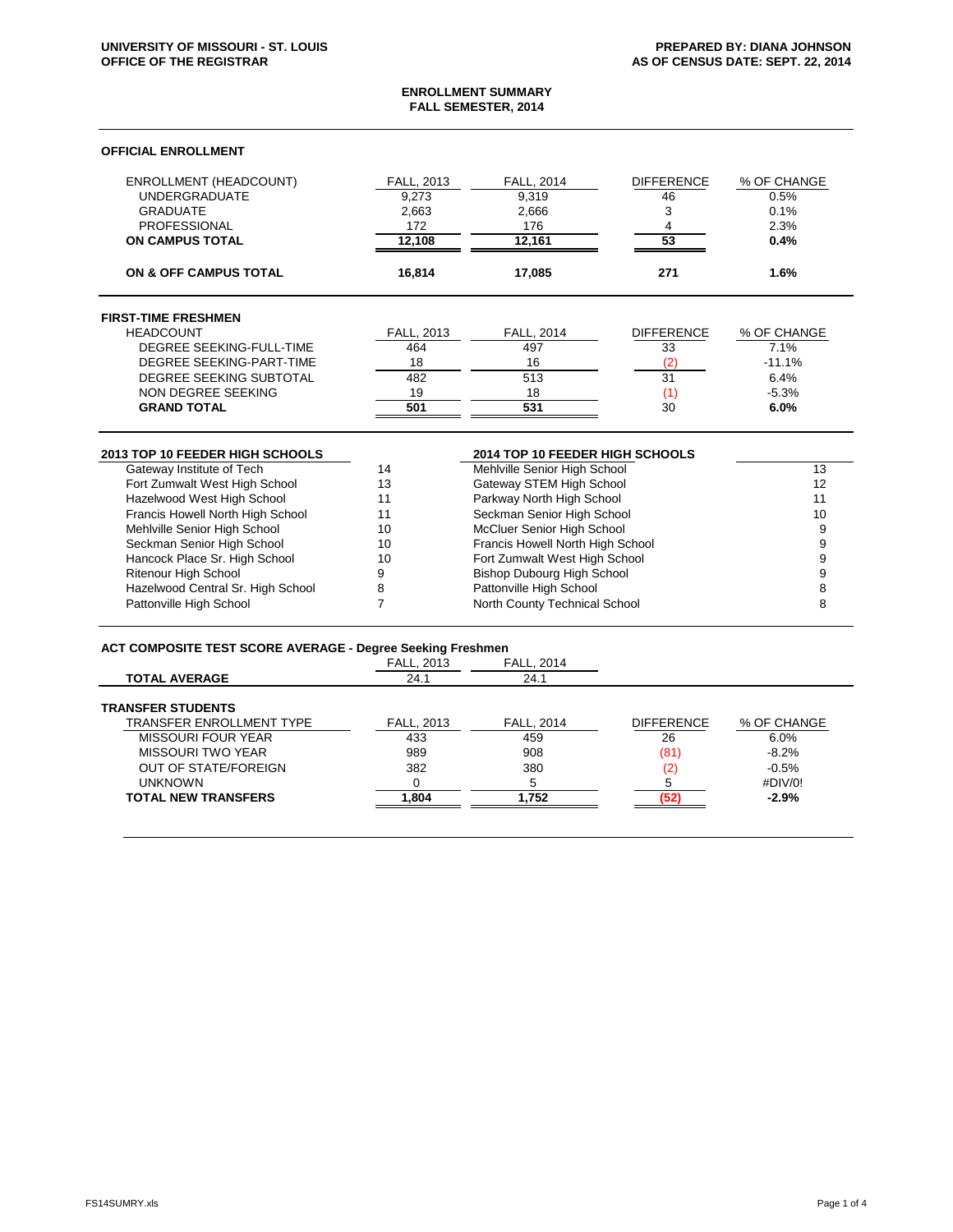## **ENROLLMENT SUMMARY FALL SEMESTER, 2014**

## **GRADUATE STUDENTS**

| ENROLLMENT HEADCOUNT | <b>FALL. 2013</b> | <b>FALL, 2014</b> | <b>DIFFERENCE</b> | % OF CHANGE |
|----------------------|-------------------|-------------------|-------------------|-------------|
| <b>MASTERS</b>       | 2,040             | 2.038             |                   | $-0.1%$     |
| <b>ED SPECIALIST</b> | 50                | 56                |                   | 12.0%       |
| <b>DOCTORAL</b>      | 573               | 572               |                   | $-0.2%$     |
| <b>TOTAL</b>         | 2.663             | 2.666             |                   | 0.1%        |

#### **RE-ADMITS AND CONTINUING STUDENTS**

| <b>ENROLLMENT</b> | FALL. 2013 | FALL.<br>2014 | DIFFERENCE | % OF CHANGE |
|-------------------|------------|---------------|------------|-------------|
| RE-ADMITS         | 599        | 657           | 58         | $9.7\%$     |
| <b>CONTINUING</b> | 470.د      | 8.564         | 94         | .1%،        |

Starting FS2004 students are no longer required to fill out a re-enroll form if they have attended within the last year.

### **MINORITY ENROLLMENT**

| <b>ENROLLMENT</b><br><b>TOTAL MINORITY</b><br>MINORITY % OF KNOWN ETHNIC | <b>FALL, 2013</b><br>3,674 | <b>FALL, 2014</b><br>3,746 | <b>DIFFERENCE</b><br>72 | % OF CHANGE<br>2.0% |
|--------------------------------------------------------------------------|----------------------------|----------------------------|-------------------------|---------------------|
| <b>ENROLLMENT</b>                                                        | 32.40%                     | 32.65%                     |                         |                     |
| NON-RESIDENT ALIEN                                                       | 547                        | 512                        | (35)                    | $-6.4%$             |
| AFRICAN AMERICAN                                                         | 2,124                      | 2,141                      | 17                      | 0.8%                |
| AFRICAN AMERICAN % KNOWN<br>ETHNIC ENROLLMENT                            | 17.50%                     | 17.60%                     | 0                       | 0.02%               |
| AMERICAN INDIAN                                                          | 44                         | 48                         | 4                       | 9.1%                |
| <b>HISPANIC</b>                                                          | 291                        | 301                        | 10                      | 3.4%                |
| <b>WHITE</b>                                                             | 7,657                      | 7,657                      | 0                       | 0.0%                |
| ASIAN/PACIFIC ISLANDER                                                   | 498                        | 546                        | 48                      | 9.6%                |
| <b>MULTIPLE ETHNICITIES*</b><br>*new reporting category as of FS2010     | 170                        | 198                        | 28                      | 16.5%               |

## **GENDER ENROLLMENT**

| <b>WOMEN</b>                                                                                                   | FALL, 2013                                    | <b>FALL, 2014</b>                                    | <b>DIFFERENCE</b>                  | % OF CHANGE                                 |
|----------------------------------------------------------------------------------------------------------------|-----------------------------------------------|------------------------------------------------------|------------------------------------|---------------------------------------------|
| <b>UNDERGRADUATE</b>                                                                                           | 5.283                                         | 5.257                                                | (26)                               | $-0.5%$                                     |
| <b>GRADUATE</b>                                                                                                | 1,722                                         | 1,756                                                | 34                                 | 2.0%                                        |
| <b>PROFESSIONAL</b>                                                                                            | 113                                           | 108                                                  | (5)                                | $-4.4%$                                     |
| <b>TOTAL</b>                                                                                                   | 7,118                                         | 7,121                                                | 3                                  | 0.0%                                        |
| <b>MEN</b>                                                                                                     | <b>FALL, 2013</b>                             | <b>FALL, 2014</b>                                    | <b>DIFFERENCE</b>                  | % OF CHANGE                                 |
| <b>UNDERGRADUATE</b>                                                                                           | 3,990                                         | 4,062                                                | 72                                 | 1.8%                                        |
| <b>GRADUATE</b>                                                                                                | 941                                           | 910                                                  | (31)                               | $-3.3%$                                     |
| <b>PROFESSIONAL</b>                                                                                            | 59                                            | 68                                                   | 9                                  | 15.3%                                       |
| <b>TOTAL</b>                                                                                                   | 4,990                                         | 5,040                                                | 50                                 | 1.0%                                        |
| <b>TOTAL WOMEN &amp; MEN</b><br><b>UNDERGRADUATE</b><br><b>GRADUATE</b><br><b>PROFESSIONAL</b><br><b>TOTAL</b> | FALL, 2013<br>9,273<br>2,663<br>172<br>12,108 | <b>FALL, 2014</b><br>9,319<br>2,666<br>176<br>12,161 | <b>DIFFERENCE</b><br>46<br>3<br>53 | % OF CHANGE<br>0.5%<br>0.1%<br>2.3%<br>0.4% |
| PERCENT OF TOTAL ENROLLMENT                                                                                    | FALL, 2013                                    | <b>FALL, 2014</b>                                    | <b>DIFFERENCE</b>                  | % OF CHANGE                                 |
| <b>WOMEN</b>                                                                                                   | 59%                                           | 59%                                                  | 0                                  |                                             |
| <b>MEN</b>                                                                                                     | 41%                                           | 41%                                                  | 0                                  |                                             |